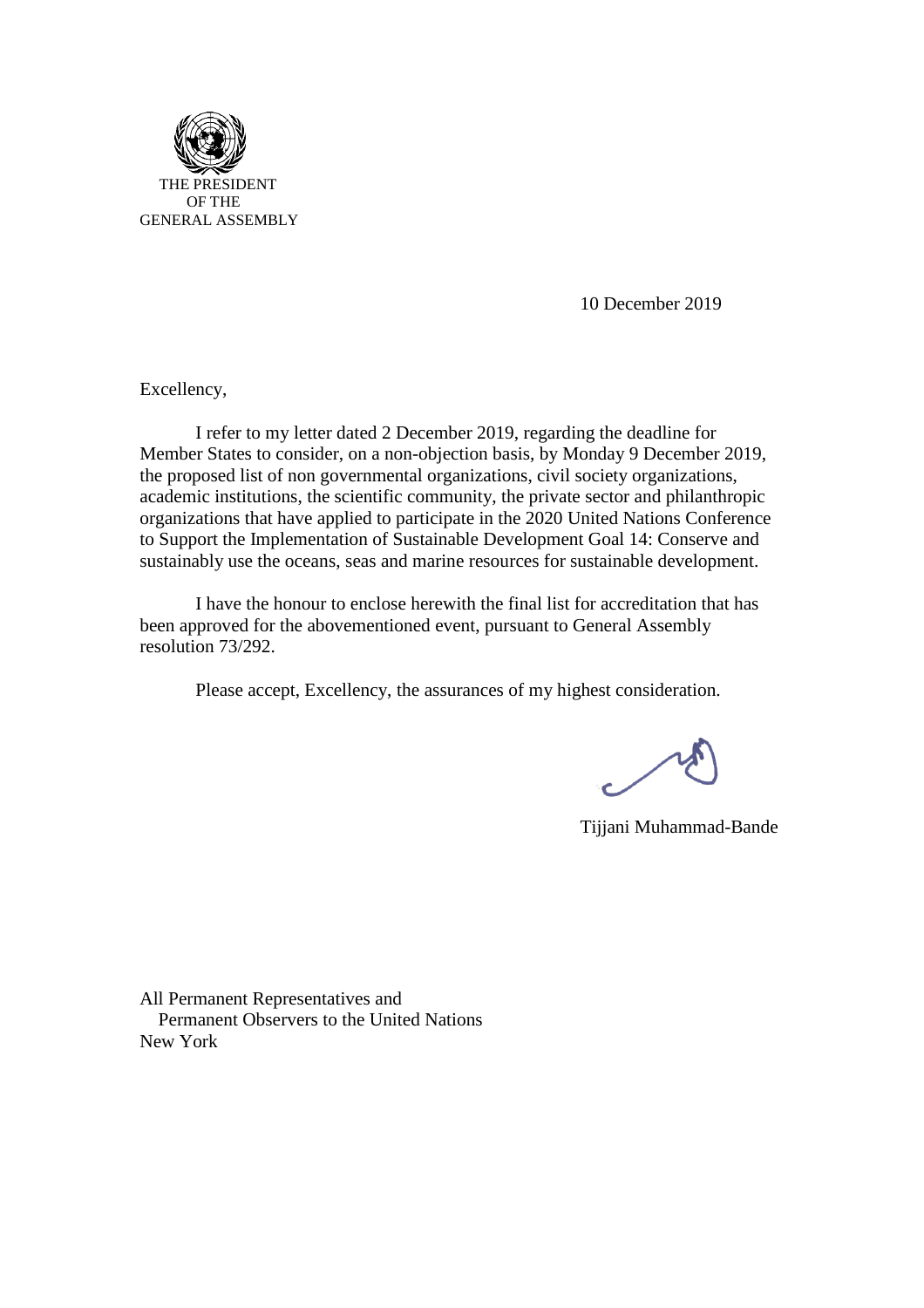|     | <b>Organization Name</b>                                                             | Country               |
|-----|--------------------------------------------------------------------------------------|-----------------------|
| 1.  | <b>ABN AMRO Bank</b>                                                                 | Netherlands           |
| 2.  | Abyssal SA                                                                           | Portugal              |
| 3.  | Accerus, School of Public Leadership, Stellenbosch University                        | South Africa          |
| 4.  | ACTION ON AFRICAN WOMEN FOUNDATION GHANA                                             | Ghana                 |
| 5.  | Alfred Wegner Institute                                                              | Germany               |
| 6.  | Ambassadors of Dialogue, Climate and Reintegration                                   | Nigeria               |
| 7.  | AOE Accumulated Ocean Energy Inc.                                                    | Canada                |
| 8.  | APLM - Associação Portuguesa do Lixo Marinho                                         | Portugal              |
| 9.  | <b>Artists Project Earth</b>                                                         | <b>United Kingdom</b> |
| 10. | <b>Association Des 3 Hérissons</b>                                                   | France                |
| 11. | Association for Cmmunity Awareness(ASCOA)                                            | Cameroon              |
| 12. | Association of Protestant Churches and Missions in Germany<br>(EMW) / Oceania-Dialog | Germany               |
| 13. | <b>AXA XL</b>                                                                        | <b>United States</b>  |
| 14. | <b>Bakkafrost</b>                                                                    | Denmark               |
| 15. | <b>Blue Action Fund</b>                                                              | Germany               |
| 16. | <b>Blue finance</b>                                                                  | France                |
| 17. | <b>Blue Oceans Partners</b>                                                          | France                |
| 18. | <b>Blue Ventures</b>                                                                 | <b>United Kingdom</b> |
| 19. | <b>BlueBio Alliance</b>                                                              | Portugal              |
| 20. | <b>BNP</b> Paribas                                                                   | France                |
| 21. | <b>BONUS EEIG</b>                                                                    | Finland               |
| 22. | <b>BRACENET GmbH</b>                                                                 | Germany               |
| 23. | <b>Calouste Gulbenkian Foundation</b>                                                | Portugal              |
| 24. | Canada-Europe-US-Asia-Africa Network                                                 | Canada                |
| 25. | CargoScreen                                                                          | Switzerland           |
| 26. | Catholic Youth Network for Environmental Sustainability in<br>Africa (CYNESA)        | Kenya                 |
| 27. | CCMAR - Centro de Ciências do Mar                                                    | Portugal              |
| 28. | CEiiA - Centro de Engenharia e Desenvolvimento                                       | Portugal              |
| 29. | Center for Coastal and Ocean Mapping University of New<br>Hampshire                  | <b>United States</b>  |
| 30. | Center For the Ocean and the Arctic                                                  | Norway                |
| 31. | Cermaq Group AS                                                                      | Norway                |
| 32. | Charles Darwin Foundation for the Galapagos Islands                                  | Ecuador               |
| 33. | Children for the Oceans                                                              | France                |
| 34. | China Blue Sustainability Institute                                                  | China                 |
| 35. | Ciencia Viva - Agencia Nacional para a Cultura Científica e<br>Tecnologica           | Portugal              |
| 36. | CIIMAR - Interdisciplinary Centre of Marine and<br><b>Environmental Research</b>     | Portugal              |
| 37. | Citizens' Climate Education                                                          | <b>United States</b>  |
| 38. | Club Humanitaire sans Frontières                                                     | Guinea                |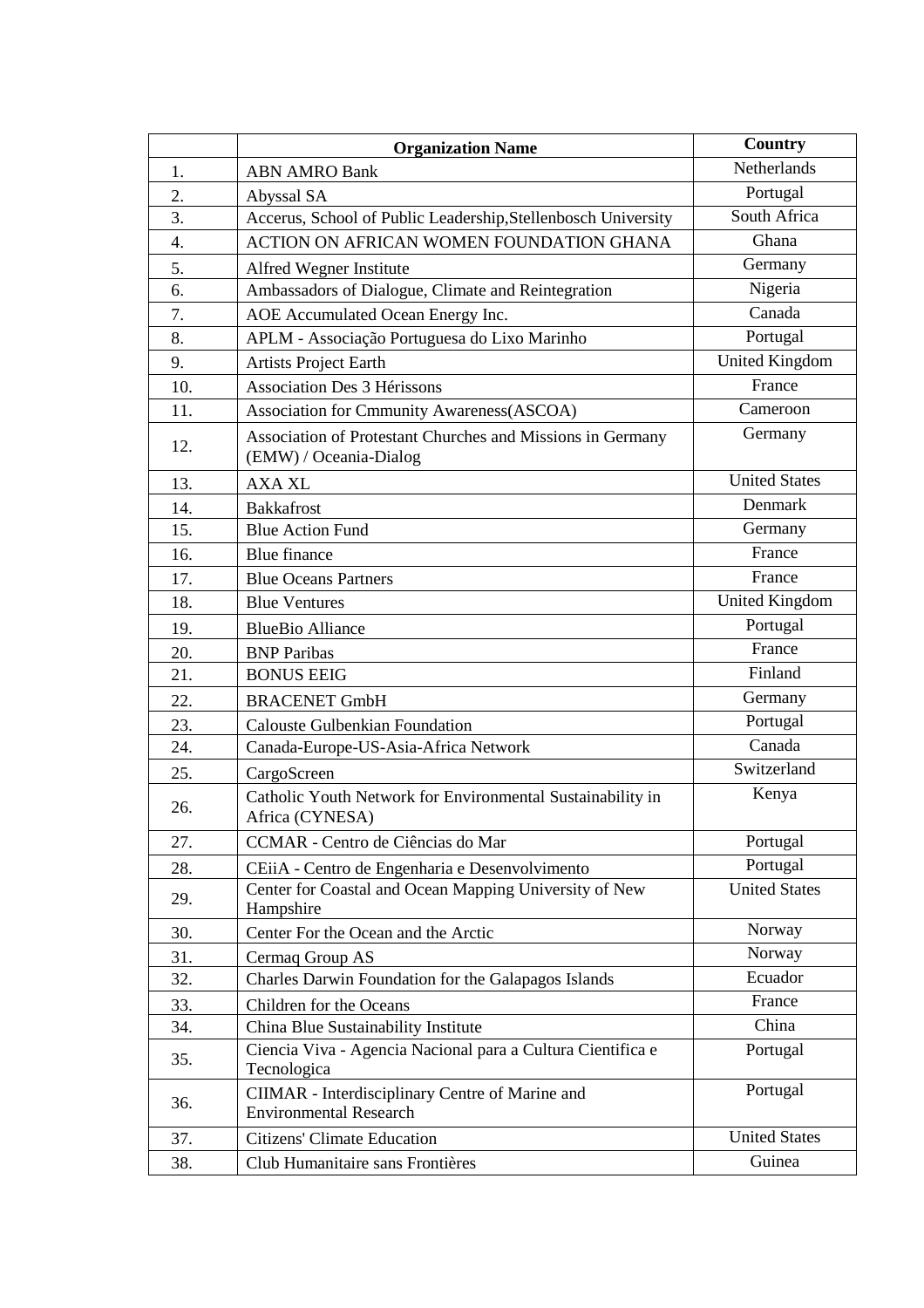|     | <b>Organization Name</b>                                                         | Country              |
|-----|----------------------------------------------------------------------------------|----------------------|
| 39. | Club Ohada Thies (COT)                                                           | Senegal              |
| 40. | <b>Coalition Clean Baltic</b>                                                    | Sweden               |
| 41. | <b>Coastal Students Cultural Forum (CSCF)</b>                                    | India                |
| 42. | Comparatively for Tanzania Elites Community Organizers                           | United Republic of   |
|     | (CTECO)                                                                          | Tanzania             |
| 43. | Comunidad y Biodiversidad A.C                                                    | Mexico               |
| 44. | Concern Worldwide                                                                | Ireland              |
| 45. | Congregation Of The Sisters Of St. Joseph Of Peace                               | <b>United States</b> |
| 46. | Conseil des Innu de Ekuanitshit                                                  | Canada               |
| 47. | Cooperativa de Servicios Profesionales para la Solidaridad<br>Social R.L         | Costa Rica           |
| 48. | Cordio East Africa                                                               | Kenya                |
| 49. | CoreMarine AS                                                                    | Norway               |
| 50. | Costas M. Lemos Foundation                                                       | Greece               |
| 51. | Daffodil International University                                                | Bangladesh           |
| 52. | <b>DIYA Pakistan</b>                                                             | Pakistan             |
| 53. | <b>DNB ASA</b>                                                                   | Norway               |
| 54. | <b>DNV GL</b>                                                                    | Norway               |
| 55. | Ecologic Institute                                                               | Germany              |
| 56. | <b>Ecumenical Commission for Human Development</b>                               | Pakistan             |
| 57. | Environment and Conservation Organisations of NZ                                 | New Zealand          |
| 58. | Equinor                                                                          | Norway               |
| 59. | European Marine Science Educators Association                                    | Belgium              |
| 60. | Federation of Portuguese Canadian Business Professional                          | Canada               |
| 61. | Forum 21 Institute                                                               | <b>United States</b> |
| 62. | FOUNDATION FOR ENVIRONMENTAL SAFETY (FES)                                        | Sierra Leone         |
| 63. | Gabidezin House Of Fashion-Boadi                                                 | Ghana                |
| 64. | Gard AS                                                                          | Norway               |
| 65. | Geonardo                                                                         | Hungary              |
| 66. | GIEK, the Norwegian Guarantee Institute for Export Credits                       | Norway               |
| 67. | Global Aid for Africa (GAA)                                                      | <b>United States</b> |
| 68. | Global Ghost Gear Initiative                                                     | Australia            |
| 69. | <b>Global Sea Mineral Resources</b>                                              | Belgium              |
| 70. | Green Africa Youth Organization                                                  | Germany              |
| 71. | Green Hope Foundation                                                            | Canada               |
| 72. | <b>GreenTech Foundation Bangladesh</b>                                           | Bangladesh           |
| 73. | <b>GRID-Arendal</b>                                                              | Norway               |
| 74. | Grieg Star Group AS                                                              | Norway               |
| 75. | Groupe des Parlements des Iles du Pacifique (GPIP)                               | France               |
| 76. | <b>HIRED Consult</b>                                                             | Ghana                |
| 77. | Hugo Grotius gGmbH - non-profit society for the advancement<br>of legal sciences | Germany              |
| 78. | Human Environmental Association for Development HEAD                             | Lebanon              |
| 79. | Human Nature Projects                                                            | Australia            |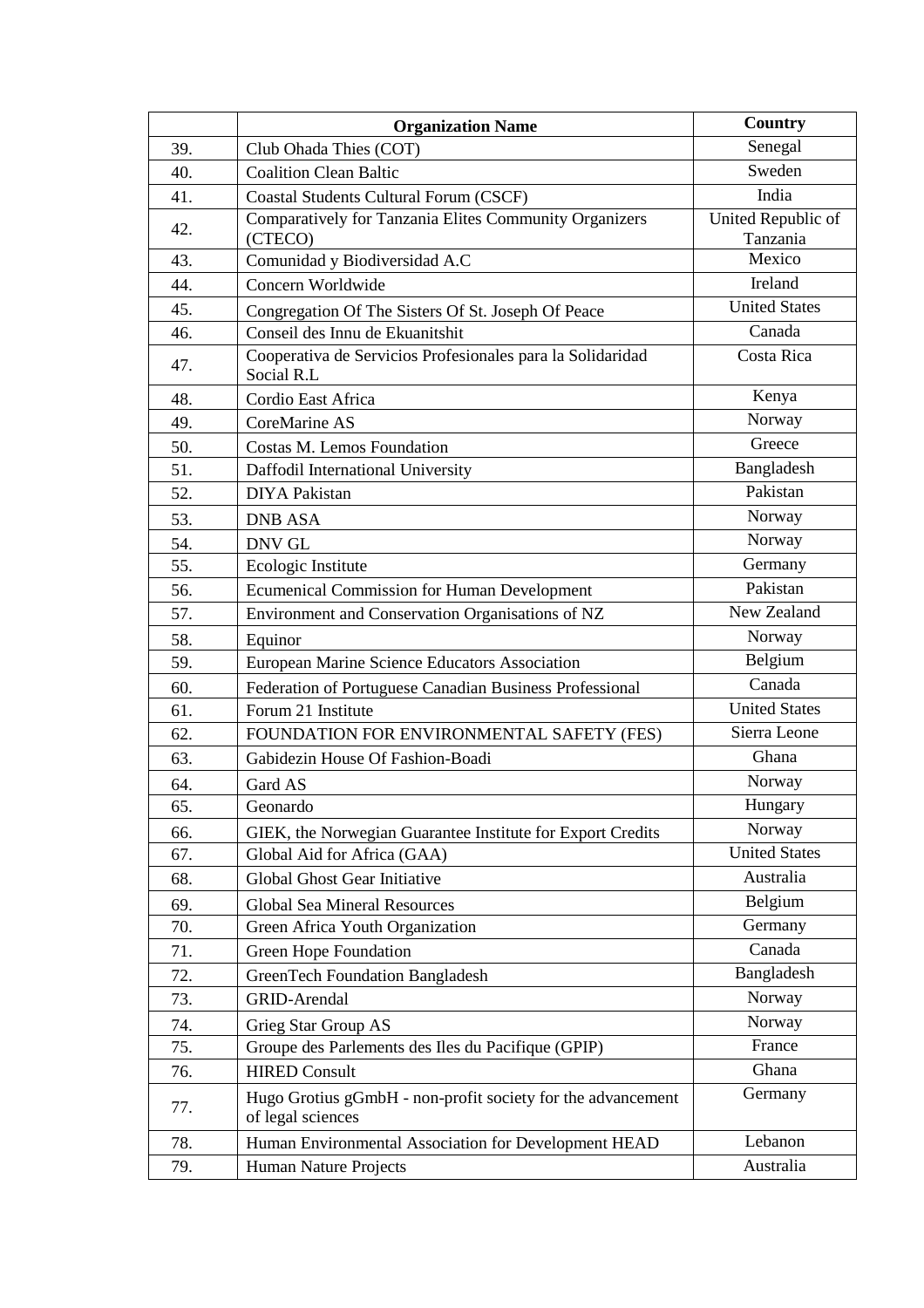|      | <b>Organization Name</b>                                                                                  | Country                                    |
|------|-----------------------------------------------------------------------------------------------------------|--------------------------------------------|
| 80.  | <b>ICOMOS</b>                                                                                             | France                                     |
| 81.  | India Youth for Society                                                                                   | India                                      |
| 82.  | INESC TEC - Instituto de Engenharia de Sistemas e<br>Computadores, Tecnologia e Ciência                   | Portugal                                   |
| 83.  | Institut Eurafrique Export                                                                                | France                                     |
| 84.  | Institute of Oceanology, Chinese Academy of Sciences                                                      | China                                      |
| 85.  | <b>International Association of Geophysical Contractors</b>                                               | <b>United States</b>                       |
| 86.  | iWatch Africa                                                                                             | Ghana                                      |
| 87.  | Joint Programming Initiative Healthy and Productive Seas and<br>Oceans (JPI Oceans)                       | Belgium                                    |
| 88.  | Juventud Unida en Acción                                                                                  | <b>Bolivarian Republic</b><br>of Venezuela |
| 89.  | Kanuri Development Association                                                                            | Nigeria                                    |
| 90.  | <b>KOBIA</b>                                                                                              | Togo                                       |
| 91.  | Kongsberg Gruppen ASA                                                                                     | Norway                                     |
| 92.  | Kongsberg Satelite Services                                                                               | Norway                                     |
| 93.  | Lanka Fundamental Rights Organization                                                                     | Sri Lanka                                  |
| 94.  | Life Out Of Plastic - L.O.O.P.                                                                            | Peru                                       |
| 95.  | Lloyd's Register                                                                                          | <b>United Kingdom</b>                      |
| 96.  | Lloyd's Register Foundation                                                                               | <b>United Kingdom</b>                      |
| 97.  | MARE - marine and environmental sciences centre                                                           | Portugal                                   |
| 98.  | Martisans Sports And Cultural Foundation                                                                  | Ghana                                      |
| 99.  | Memorial University of Newfoundland                                                                       | Canada                                     |
| 100. | Mitsubishi Corp                                                                                           | Japan                                      |
| 101. | <b>MUN</b> Impact                                                                                         | <b>United States</b>                       |
| 102. | National Geographic Society                                                                               | <b>United States</b>                       |
| 103. | National Marine Educators Association                                                                     | <b>United States</b>                       |
| 104. | New Zealand King Salmon                                                                                   | New Zealand                                |
| 105. | NewForesight                                                                                              | Netherlands                                |
| 106. | Niva Inc.                                                                                                 | Canada                                     |
| 107. | Norges Bank Investment Management                                                                         | Norway                                     |
| 108. | Nor-Shipping                                                                                              | Norway                                     |
| 109. | Norwegian Shipowners' Association                                                                         | Norway                                     |
| 110. | Observatory for Marine and Coastal Governance - Center for<br>Social and Environmental Studies (Colombia) | Colombia                                   |
| 111. | Observatory Pro Coral Reefs / Fundación ICRI Colombia                                                     | Colombia                                   |
| 112. | Ocean Bottle                                                                                              | <b>United Kingdom</b>                      |
| 113. | Ocean Conservancy                                                                                         | <b>United States</b>                       |
| 114. | <b>Ocean Conservation Trust</b>                                                                           | <b>United Kingdom</b>                      |
| 115. | Ocean Wise Conservation Association                                                                       | Canada                                     |
| 116. | Ocean. Now!                                                                                               | Germany                                    |
| 117. | Oceanic Global Foundation                                                                                 | <b>United States</b>                       |
| 118. | Oceanium                                                                                                  | Scotland                                   |
| 119. | Odfjell SE                                                                                                | Norway                                     |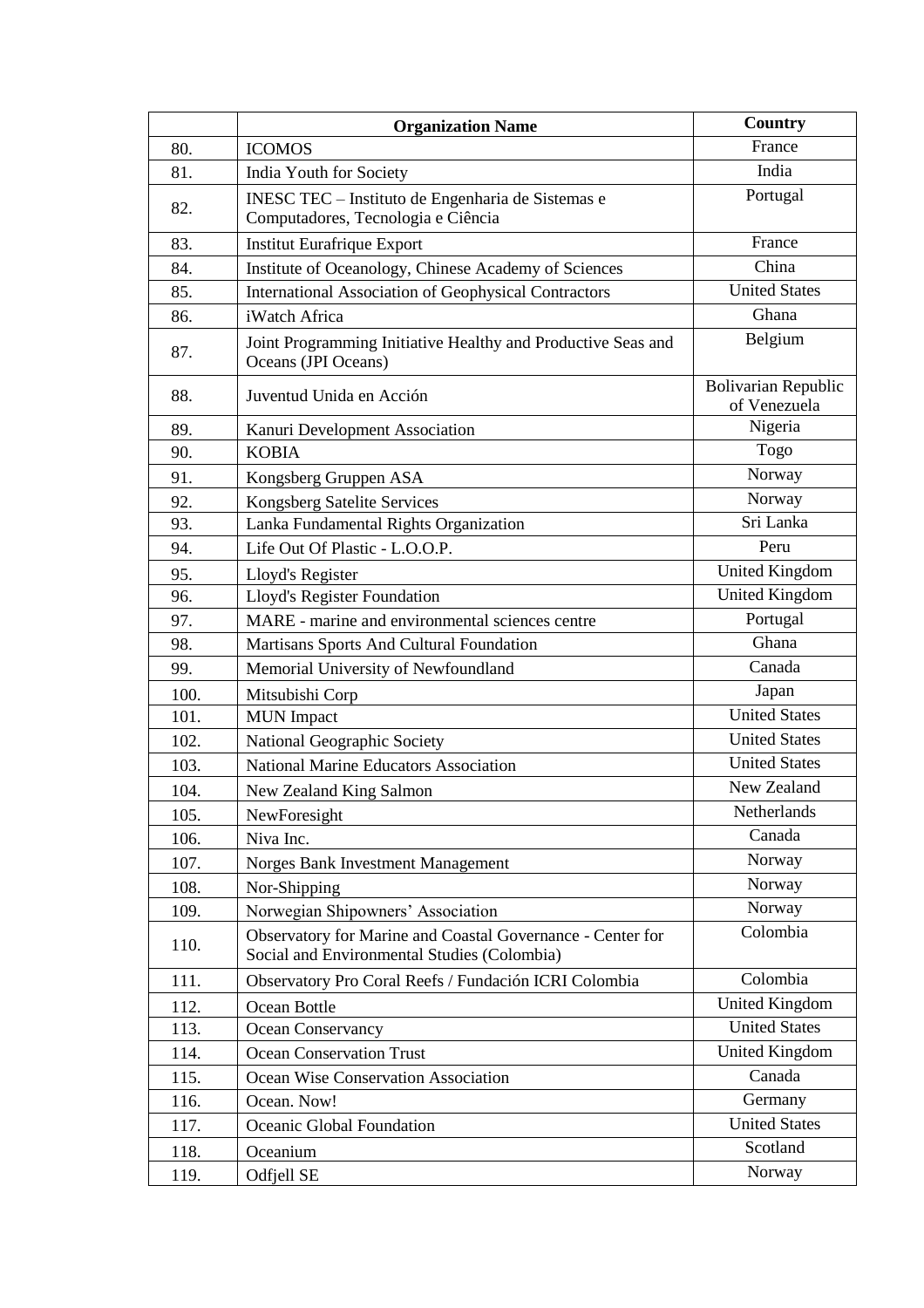|      | <b>Organization Name</b>                                                                                                 | Country                             |
|------|--------------------------------------------------------------------------------------------------------------------------|-------------------------------------|
| 120. | Oregon Coastal Management Program                                                                                        | <b>United States</b>                |
| 121. | Org. Cetacean Conservation/Healthy Oceans                                                                                | Uruguay                             |
| 122. | Ørsted                                                                                                                   | Denmark                             |
| 123. | <b>Outreach Social Care Project- OSCAR</b>                                                                               | South Africa                        |
| 124. | Parvati.org                                                                                                              | Canada                              |
| 125. | PetStar S.A.P.I de C.V.                                                                                                  | Mexico                              |
| 126. | Plateforme Régionale des Acteurs non étatiques du secteur<br>Pêche et Aquaculture d'Afrique Centrale<br>(PRAPAC/CANSAFA) | Cameroon                            |
| 127. | Programme de Developpement Humanitaire et de la<br>Logistique(PDHL)                                                      | Congo                               |
| 128. | PROGRESS HOLDING LTD                                                                                                     | Bangladesh                          |
| 129. | PROTEGEONS L'ENVIRONNEMENT                                                                                               | Democratic Republic<br>of the Congo |
| 130. | ProVeg e.V.                                                                                                              | Germany                             |
| 131. | Recycling 4 Education                                                                                                    | Jordan                              |
| 132. | Runa Ray                                                                                                                 | India                               |
| 133. | Schmidt Ocean Institute                                                                                                  | <b>United States</b>                |
| 134. | Scripps Institution of Oceanography, University of California<br>San Diego                                               | <b>United States</b>                |
| 135. | Sea Save Foundation                                                                                                      | <b>United States</b>                |
| 136. | Seabin Project International                                                                                             | Australia                           |
| 137. | SeaForester                                                                                                              | Portugal                            |
| 138. | Selfie Mbalite                                                                                                           | Mauritania                          |
| 139. | Seychelles Islands Foundation                                                                                            | Seychelles                          |
| 140. | Share your k-in                                                                                                          | Mexico                              |
| 141. | Signify                                                                                                                  | Netherlands                         |
| 142. | Small Islands Organisation - SMILO                                                                                       | France                              |
| 143. | <b>Stanford Center for Ocean Solutions</b>                                                                               | <b>United States</b>                |
| 144. | <b>Stockholm Resilience Center</b>                                                                                       | Sweden                              |
| 145. | StormGeo                                                                                                                 | Norway                              |
| 146. | <b>Sustainable Ocean Alliance</b>                                                                                        | <b>United States</b>                |
| 147. | Tata NYK Shipping PTE LTD                                                                                                | Singapore                           |
| 148. | The Canadian Academy of Engineering/L'Académie<br>canadienne du génie                                                    | Canada                              |
| 149. | The David and Lucile Packard Foundation                                                                                  | <b>United States</b>                |
| 150. | The Explorers Club                                                                                                       | <b>United States</b>                |
| 151. | The Grey Water Project                                                                                                   | <b>United States</b>                |
| 152. | The Millennials Movement                                                                                                 | Peru                                |
| 153. | The Ocean Race S.L.U.                                                                                                    | Spain                               |
| 154. | The Stimson Center                                                                                                       | <b>United States</b>                |
| 155. | Thiyana Foundation                                                                                                       | India                               |
| 156. | Two Hands One Life                                                                                                       | Uganda                              |
| 157. | Undersee                                                                                                                 | Portugal                            |
| 158. | <b>Underwater Sciences and Techniques Academy</b>                                                                        | Egypt                               |